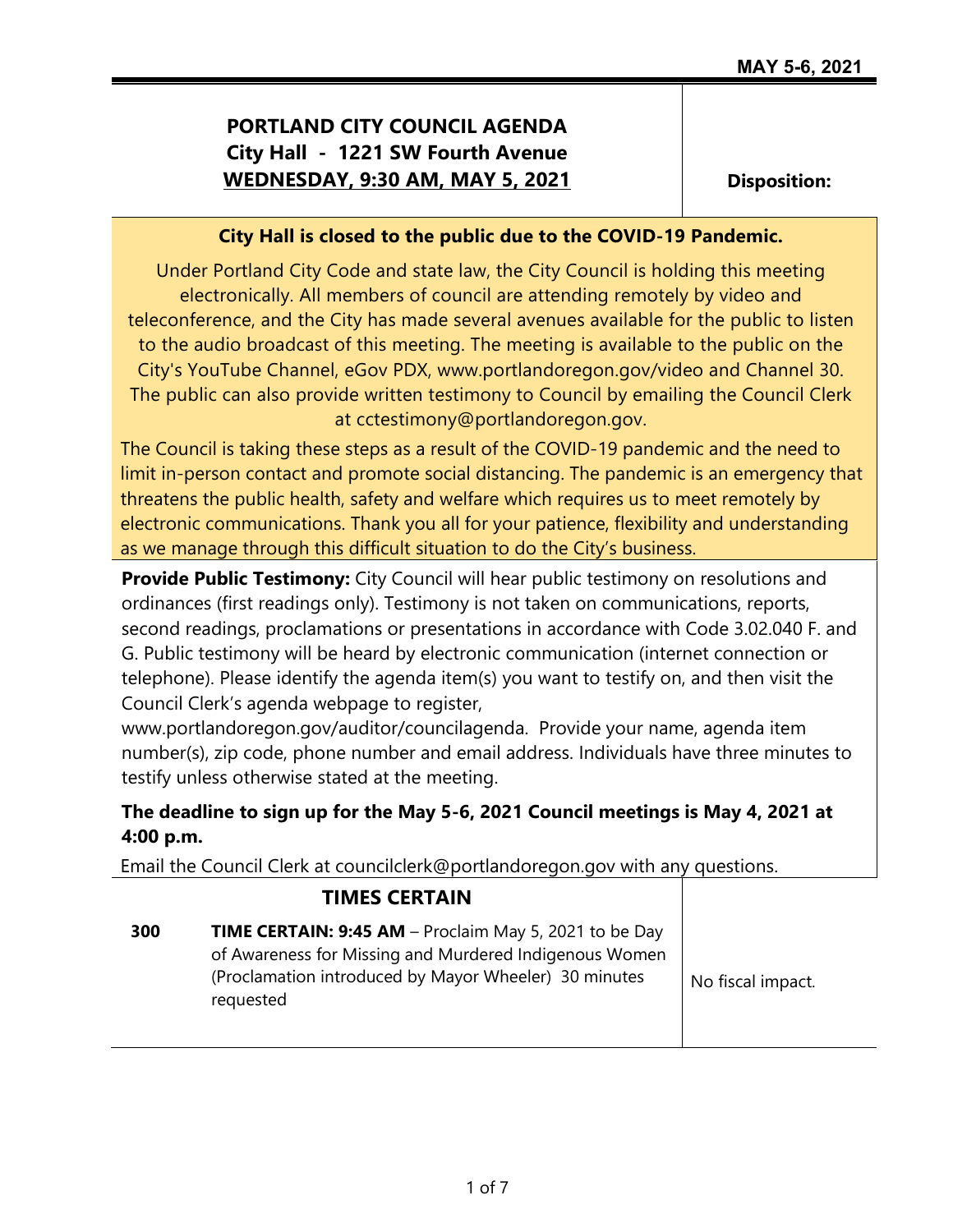|     | <b>Mayor Ted Wheeler</b><br><b>City Attorney</b>                                                                                                                                                                                                                        |                                                                                                                                                                                                                                                                                                                                                                                 |
|-----|-------------------------------------------------------------------------------------------------------------------------------------------------------------------------------------------------------------------------------------------------------------------------|---------------------------------------------------------------------------------------------------------------------------------------------------------------------------------------------------------------------------------------------------------------------------------------------------------------------------------------------------------------------------------|
|     | <b>CONSENT AGENDA - NO DISCUSSION</b>                                                                                                                                                                                                                                   |                                                                                                                                                                                                                                                                                                                                                                                 |
| 303 | TIME CERTAIN: 10:55 AM - Proclaim May 2021 to be Asian<br>American and Pacific Islander Heritage Month (Proclamation<br>introduced by Mayor Wheeler) 10 minutes requested                                                                                               | No fiscal impact.                                                                                                                                                                                                                                                                                                                                                               |
| 302 | TIME CERTAIN: 10:25 AM - Proclaim May 2021 to be<br>Mental Health Month (Proclamation introduced by Mayor<br>Wheeler) 30 minutes requested                                                                                                                              | No fiscal impact.                                                                                                                                                                                                                                                                                                                                                               |
| 301 | <b>TIME CERTAIN: 10:15 AM</b> - Authorize a five-year joint<br>development agreement with Pierce Manufacturing Inc. for a<br>reduced carbon emissions fire apparatus not to exceed<br>\$837,875 (Ordinance introduced by Commissioner Hardesty)<br>10 minutes requested | Not-to-exceed amount<br>includes \$690,000 for<br>purchase of fire<br>apparatus and<br>\$147,875 for the<br>purchase and<br>installation of a<br>charging system.<br>Ongoing maintenance<br>costs are expected to<br>be similar to existing<br>apparatus. One-time<br>contract costs will be<br>funded from the Fire<br>Bureau's existing<br>apparatus replacement<br>reserves. |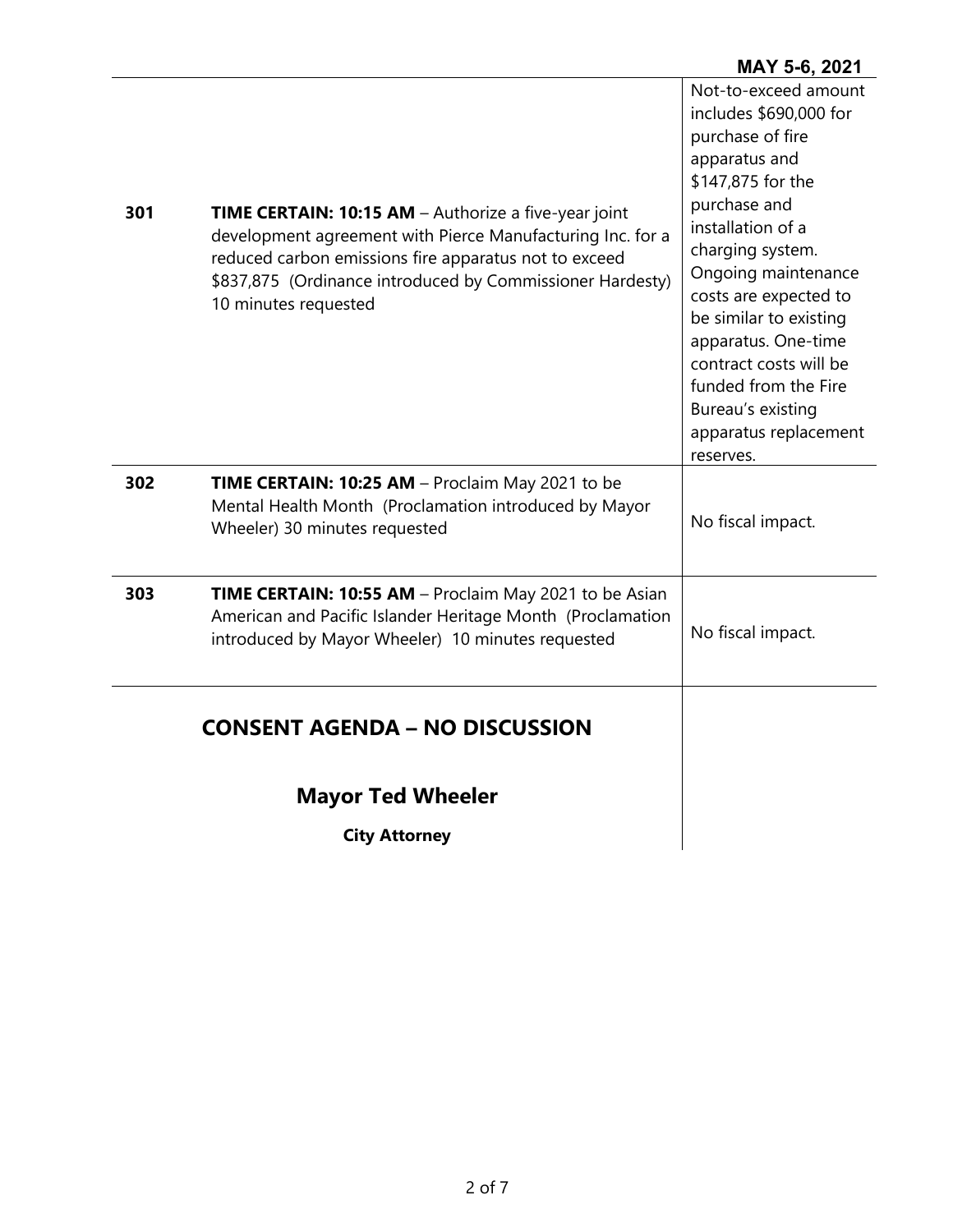|      |                                                                                                                                                                        | MAY 5-6, 2021                                                                                                                                                                                                                                                                                                                                                                                                                                                                                                                      |
|------|------------------------------------------------------------------------------------------------------------------------------------------------------------------------|------------------------------------------------------------------------------------------------------------------------------------------------------------------------------------------------------------------------------------------------------------------------------------------------------------------------------------------------------------------------------------------------------------------------------------------------------------------------------------------------------------------------------------|
| *304 | Approve Second Revised Settlement Agreement in the<br>matter of City of Portland v. Monsanto et al. (Ordinance)                                                        | Total settlement cost<br>to be awarded from<br>Mosanto Company is<br>\$550 million and will<br>be paid to over 2,500<br>public bodies<br>nationwide including<br>the City. No specified<br>amount has been<br>awarded to the City as<br>that amount will be<br>determined by how<br>many class members<br>there are and the<br>determination of a<br><b>Special Master</b><br>regarding division of<br>funds. The settlement<br>agreement does not<br>direct or restrict the<br>expenditure of<br>settlement funds by<br>the City. |
|      | <b>Office of Management and Finance</b>                                                                                                                                |                                                                                                                                                                                                                                                                                                                                                                                                                                                                                                                                    |
| *305 | Pay property damage claim of Vera Norman in the sum of<br>\$8,129 resulting from a motor vehicle collision involving the<br>Office of Management & Finance (Ordinance) | Total cost to the City to<br>settle the claim is<br>\$8,129. The source of<br>funding is the City's<br>Insurance and Claims<br>Fund. All costs of the<br>settlement are in the<br>current fiscal year.                                                                                                                                                                                                                                                                                                                             |
| *306 | Pay property damage claim of Jeff Reese in the sum of<br>\$5,233 resulting from a motor vehicle collision involving the<br>Portland Police Bureau (Ordinance)          | Total cost to the City to<br>settle the claim is<br>\$5,233. The source of<br>funding is the City's<br><b>Insurance and Claims</b><br>Fund. All costs of the<br>settlement are in the<br>current fiscal year.                                                                                                                                                                                                                                                                                                                      |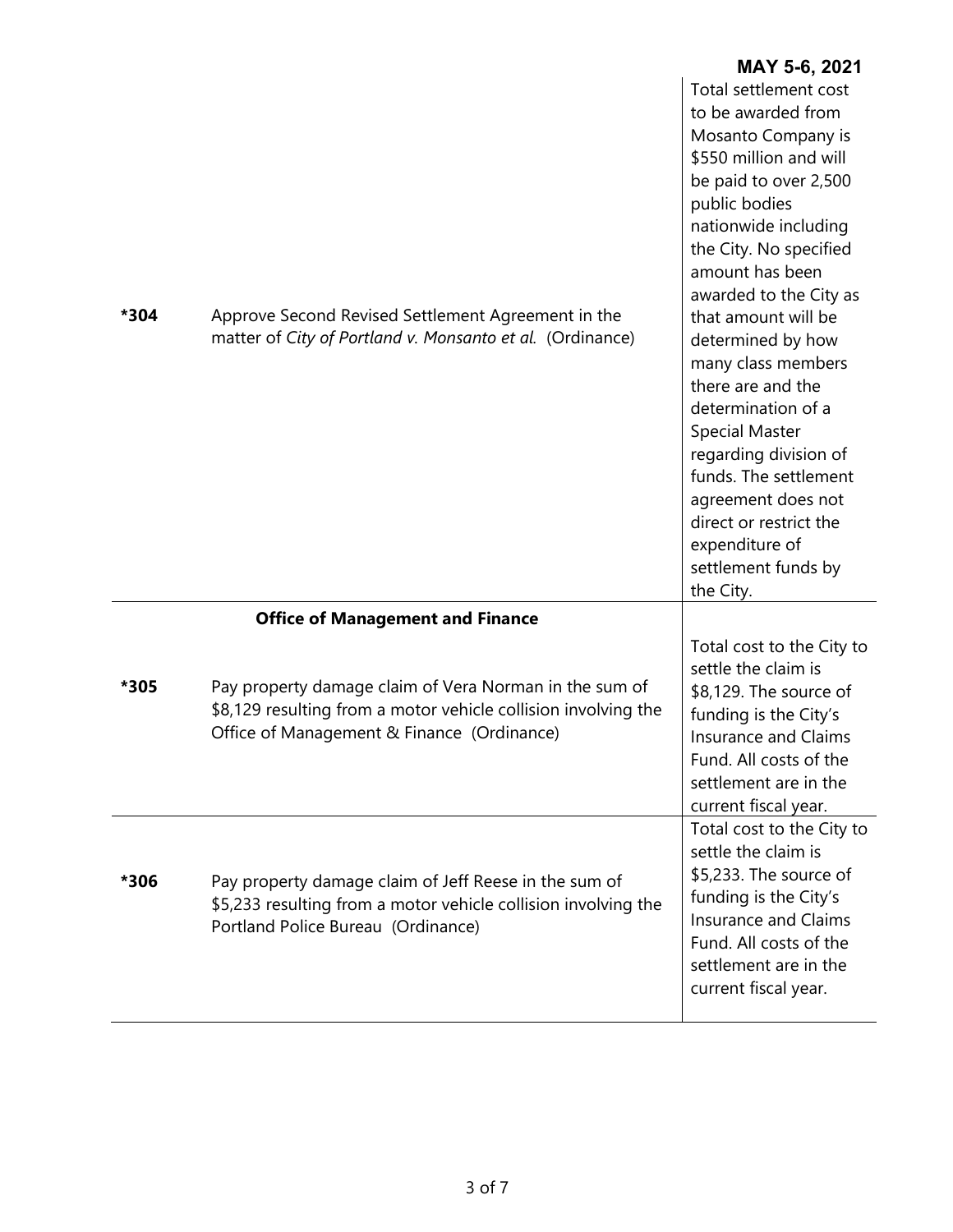| 307  | Authorize hanger and aircraft storage and office leases with<br>Lynx FBO Aurora LLC and Jet Aero LLC through May 31, 2022<br>for Air Support Unit operations (Ordinance)                                                                                                                                                                  | Funded via existing<br>resources in the Police<br>Bureau budget. There<br>is no material change<br>in cost under the new<br>lease agreements for<br>hangar and office<br>space.                                                                                                                                                                                                                                                                                              |
|------|-------------------------------------------------------------------------------------------------------------------------------------------------------------------------------------------------------------------------------------------------------------------------------------------------------------------------------------------|------------------------------------------------------------------------------------------------------------------------------------------------------------------------------------------------------------------------------------------------------------------------------------------------------------------------------------------------------------------------------------------------------------------------------------------------------------------------------|
| *308 | <b>REGULAR AGENDA</b><br>Authorize Intergovernmental Agreement with the Urban<br>Flood Safety and Water Quality District not to exceed \$6<br>million to develop an organizational structure and a method<br>to fund operations of the district (Ordinance introduced by<br>Mayor Wheeler and Commissioner Mapps) 10 minutes<br>requested | See below.                                                                                                                                                                                                                                                                                                                                                                                                                                                                   |
| *309 | <b>Mayor Ted Wheeler</b><br><b>Bureau of Emergency Management</b><br>Authorize the Emergency Coordination Center to provide<br>sponsorships to community-based organizations during City<br>disaster declarations (Ordinance) 15 minutes requested                                                                                        | <b>Authorize Portland</b><br><b>Bureau of Emergency</b><br>Management to<br>execute sponsorship<br>grants to Community<br><b>Based Organizations in</b><br>the amount not to<br>$exceed $10,000$ per<br>grant during City of<br><b>Portland declared</b><br>emergencies. Money<br>for these grants will be<br>allocated from the<br><b>Portland Bureau of</b><br>Emergency<br>Management's<br>Emergency<br><b>Coordination Center's</b><br>budget (already<br>appropriated). |
|      | <b>Office of Management and Finance</b>                                                                                                                                                                                                                                                                                                   |                                                                                                                                                                                                                                                                                                                                                                                                                                                                              |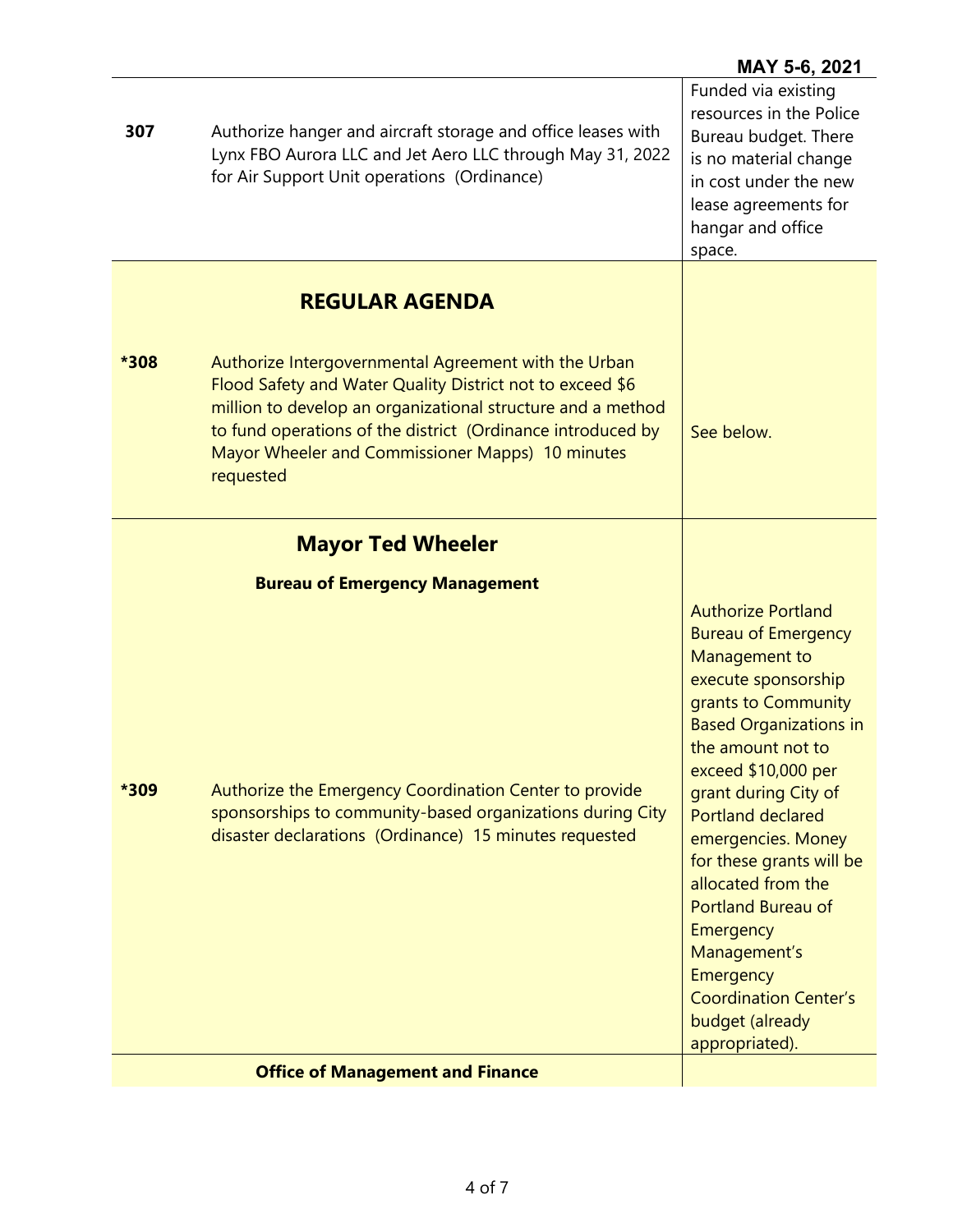|        |                                                                                                                                                                                                                                                                                                                                                                    | MAY 5-6, 2021                                                                                                                                                                                                                                                                                                                            |
|--------|--------------------------------------------------------------------------------------------------------------------------------------------------------------------------------------------------------------------------------------------------------------------------------------------------------------------------------------------------------------------|------------------------------------------------------------------------------------------------------------------------------------------------------------------------------------------------------------------------------------------------------------------------------------------------------------------------------------------|
| 310    | Accept bid of Ballard Marine and Construction, LLC for the<br>Columbia Boulevard Wastewater Treatment Plant Outfall<br>Diffuser Improvements Project for \$2,599,975 (Procurement<br>Report - Bid No. 00001604) 15 minutes requested                                                                                                                               | The engineer's high<br>confidence estimate<br>was \$5,500,000. Based<br>on bids received, BES<br>anticipates the<br>construction contract<br>cost to be \$2,599,975,<br>which is 47.3% under<br>the engineer's<br>estimate. Funds are<br>available in BES's FY<br>2020-21 budget in the<br><b>Sewer System</b><br><b>Operating Fund.</b> |
| *311   | Amend Hearings Office Code to update and clarify<br>procedures (Ordinance; amend Code Title 22) 15 minutes<br>requested                                                                                                                                                                                                                                            | There are no financial<br>impacts.                                                                                                                                                                                                                                                                                                       |
| $*312$ | <b>Commissioner Jo Ann Hardesty</b><br><b>Bureau of Transportation</b><br>Authorize Bureau of Transportation to acquire certain<br>temporary rights necessary for construction of the Safe<br>Routes to School Signalized Crossings and Street Lighting<br>project through the exercise of the City's Eminent Domain<br>Authority (Ordinance) 10 minutes requested | <b>Property values</b><br>associated with the<br>property acquisitions<br>have not yet been<br>quantified since<br>negotiations are not<br>completed; however,<br>an estimate for the<br>right of way phase has<br>been budgeted in the<br>FY 2021-22 CIP Budget.<br>This amount is not<br>disclosed as it would<br>impact negotiations. |
| 313    | Assess benefited properties for street, sidewalk, and<br>stormwater improvements in the NE 27th Ave & Holland St<br>Local Improvement District (Second Reading Agenda 287; C-<br>10059)                                                                                                                                                                            | The overall LID amount<br>including street<br>vacation costs is in the<br>amount of \$561,933<br>which is 15.5% below<br>the estimate of<br>\$665,172 after LID<br>formation when the<br><b>EWA was executed.</b>                                                                                                                        |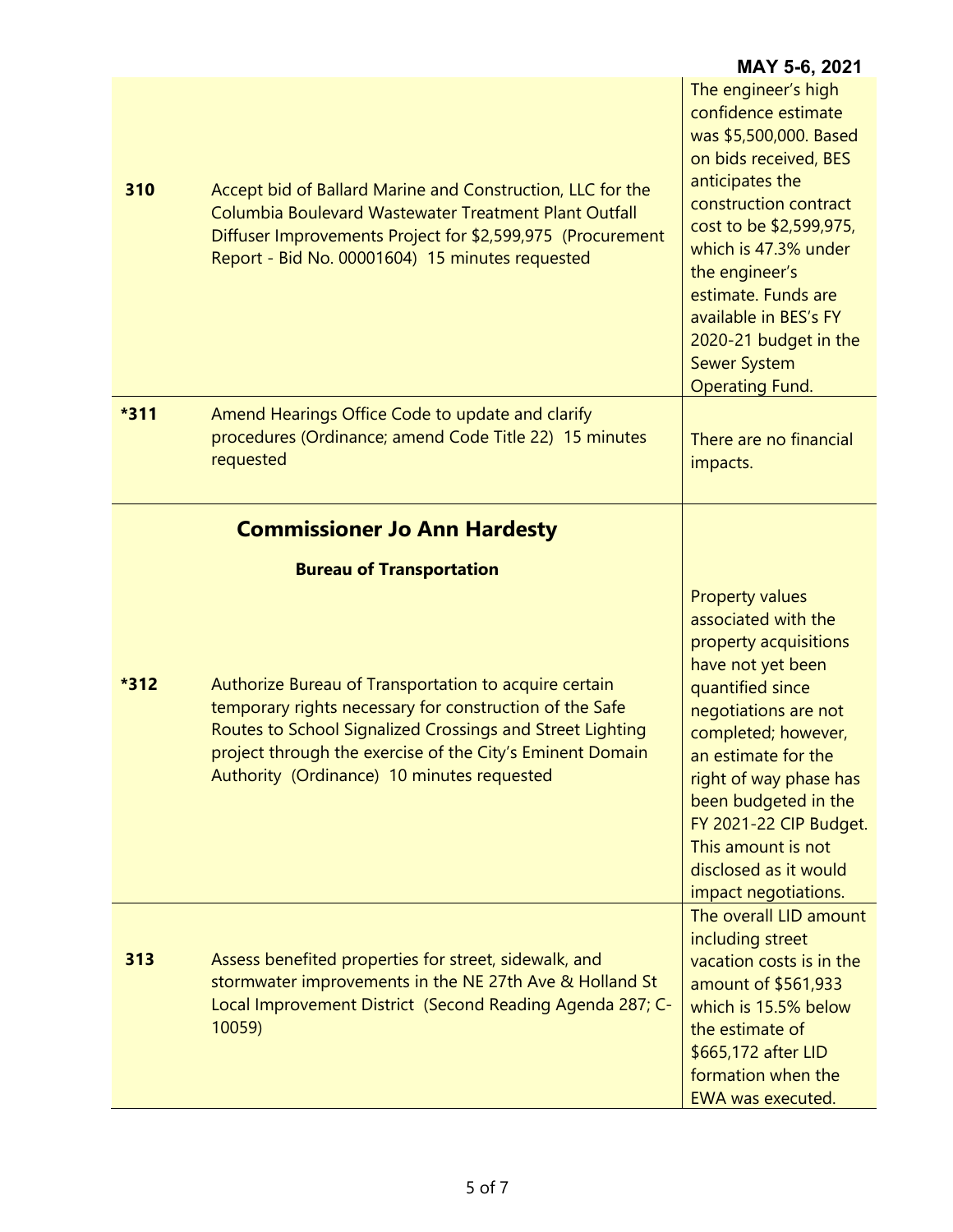### **MAY 5-6, 2021**

| 314  | Vacate portions of NE 27th Ave and NE Holland St south of<br>NE Columbia Blvd subject to certain conditions and<br>reservations (Second Reading Agenda 288; VAC-10131)                                                                                                  | vacating streets is a<br>cost recovery program,<br>typically paid for by the<br>Petitioner, and does<br>not have a net impact<br>on PBOT's budget This<br>street vacation is<br>estimated (with<br>moderate confidence)<br>to be approximately<br>\$35,000. This<br>legislation does not<br>affect staffing levels<br>nor will result in a new<br>or modified financial<br>obligation or benefit<br>now or in the future. |
|------|-------------------------------------------------------------------------------------------------------------------------------------------------------------------------------------------------------------------------------------------------------------------------|---------------------------------------------------------------------------------------------------------------------------------------------------------------------------------------------------------------------------------------------------------------------------------------------------------------------------------------------------------------------------------------------------------------------------|
| *315 | <b>Fire &amp; Rescue</b><br>Authorize Intergovernmental Agreement with Portland State<br>University Homelessness and Research Action Collaborative<br>for program evaluation of Portland Street Response in the<br>amount of \$213,426 (Ordinance) 20 minutes requested | Total cost of program<br>evaluation agreement<br>is \$213,426, which<br>includes a 25% project<br>contingency to cover<br>unforeseen changes in<br>scope. The evaluation<br>timeline is scheduled<br>over 15 months, and is<br>structured to provide<br>reports outs after 6<br>months and 12 months<br>of the PSR pilot in the<br>Lents neighborhood.<br>Funded via existing<br>resources in the Fire<br>Bureau budget.  |
|      | <b>WEDNESDAY, 2:00 PM, MAY 5, 2021</b><br>DUE TO LACK OF AGENDA THERE WILL BE<br>NO WEDNESDAY 2:00 PM MEETING                                                                                                                                                           |                                                                                                                                                                                                                                                                                                                                                                                                                           |